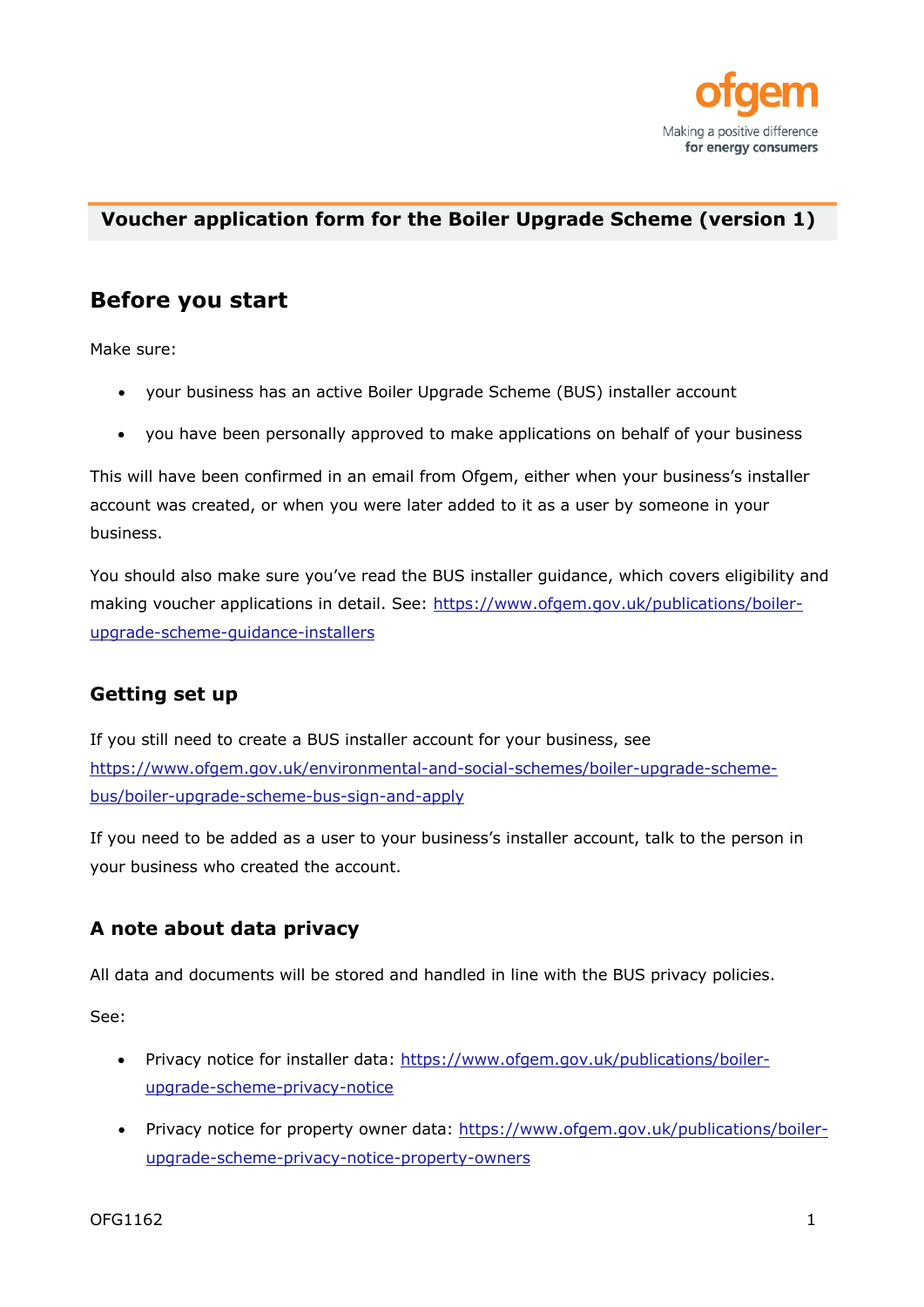

## **1. Confirmation of you and your business**

We need to confirm that you have the authority to make this application.

#### **What is your full name?**

#### **What is the name of your business?**

#### **What is your BUS installer account ID?**

This is the reference number you received when your business created its BUS account.

For example, 'BUS1234567'.

### **2. What type of heating are you installing?**

- Air source heat pump (does not include air-to-air heat pumps)
- Ground source heat pump or water source heat pump
- Shared ground loop ground source heat pump (including new heat pumps you're connecting to an existing shared ground loop)
- $\bigcap$ Biomass boiler

# **3. Do you intend to install a product that's on the BUS product eligibility list?**

You can check the BUS product eligibility list here:

https://www.ofgem.gov.uk/publications/boiler-upgrade-scheme-product-eligibility-list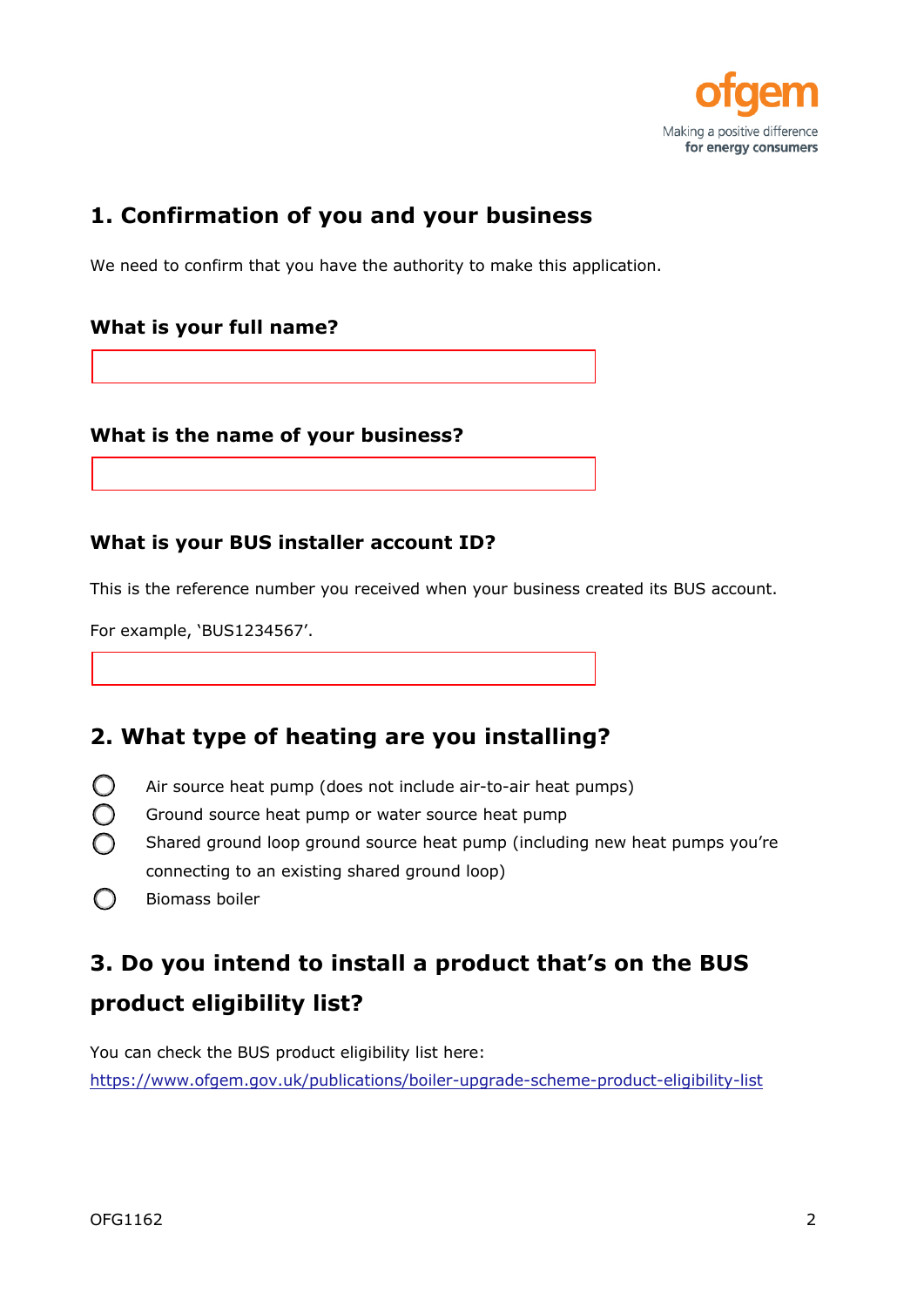

**Note:** If a particular biomass boiler is not on the list it may still be eligible. You'll need to provide an emissions certificate to prove it meets the scheme's emissions standards when you redeem your voucher at the end of the project.

| Yes |
|-----|
| No  |

# **4. What is the primary fuel type that the new heating system will replace?**

| Gas                                                |
|----------------------------------------------------|
| Oil                                                |
| Liquefied petroleum gas (LPG)                      |
| Coal                                               |
| Direct electric (that is not powering a heat pump) |
| None - this is the property's first heating system |
| Other                                              |
|                                                    |

### **If 'Other', please specify**

## **5. What is the installation address?**

This must be in England or Wales.

#### **Building name or number and street**

If this is a commercial property, include unit, office or floor numbers where appropriate.

#### **Town or city**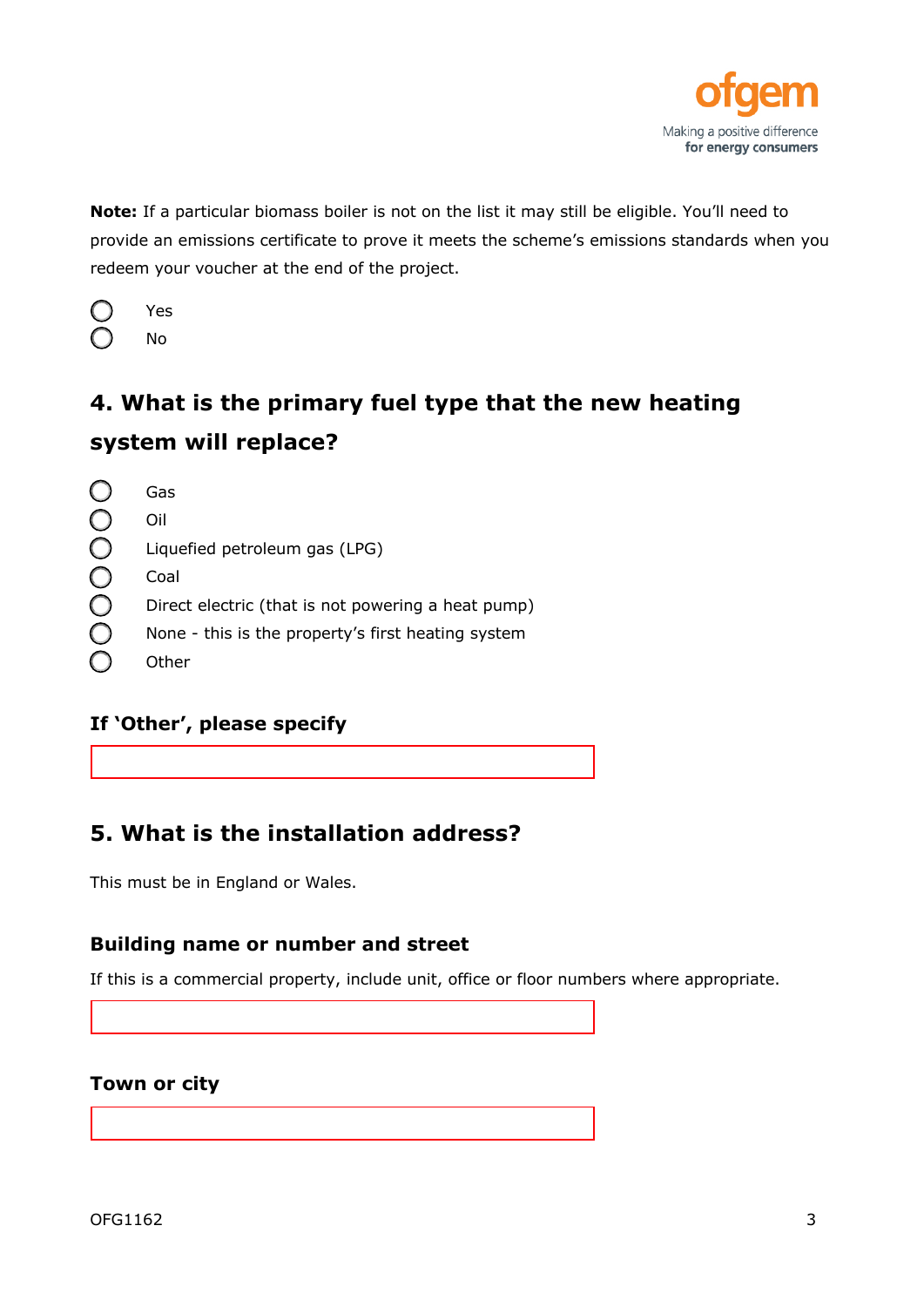

#### **Postcode**

**Note:** to be eligible for the grant, biomass boilers can only be installed in rural areas. To check whether a property is classified as urban or rural, you can use this tool: [https://ons.maps.arcgis.com/apps/webappviewer/index.html?id=20467878cc20410d961a3f71](https://ons.maps.arcgis.com/apps/webappviewer/index.html?id=20467878cc20410d961a3f71db356b6d) db356b6d

For more information on checking whether or not a property is rural, see section 3.51 onwards of the BUS installer guidance: https://www.ofgem.gov.uk/publications/boiler-upgradescheme-guidance-installers

## **6. Is the property on the gas grid?**

This means it's connected to mains gas. If the gas supply is capped, we still consider this to be on the gas grid.

**Note:** The requirement to be off the gas grid only applies to biomass boilers, however we need this information for all heating types for monitoring purposes.

| Yes |
|-----|
| No  |

### **7a. Is the property a new build?**

- Yes
- No

### **7b. If 'Yes' to 7a, is the property an 'eligible self build'?**

This means it must:

- never have been owned by a business or organisation
- have been built mainly using the labour or resources of the first owner

Yes

No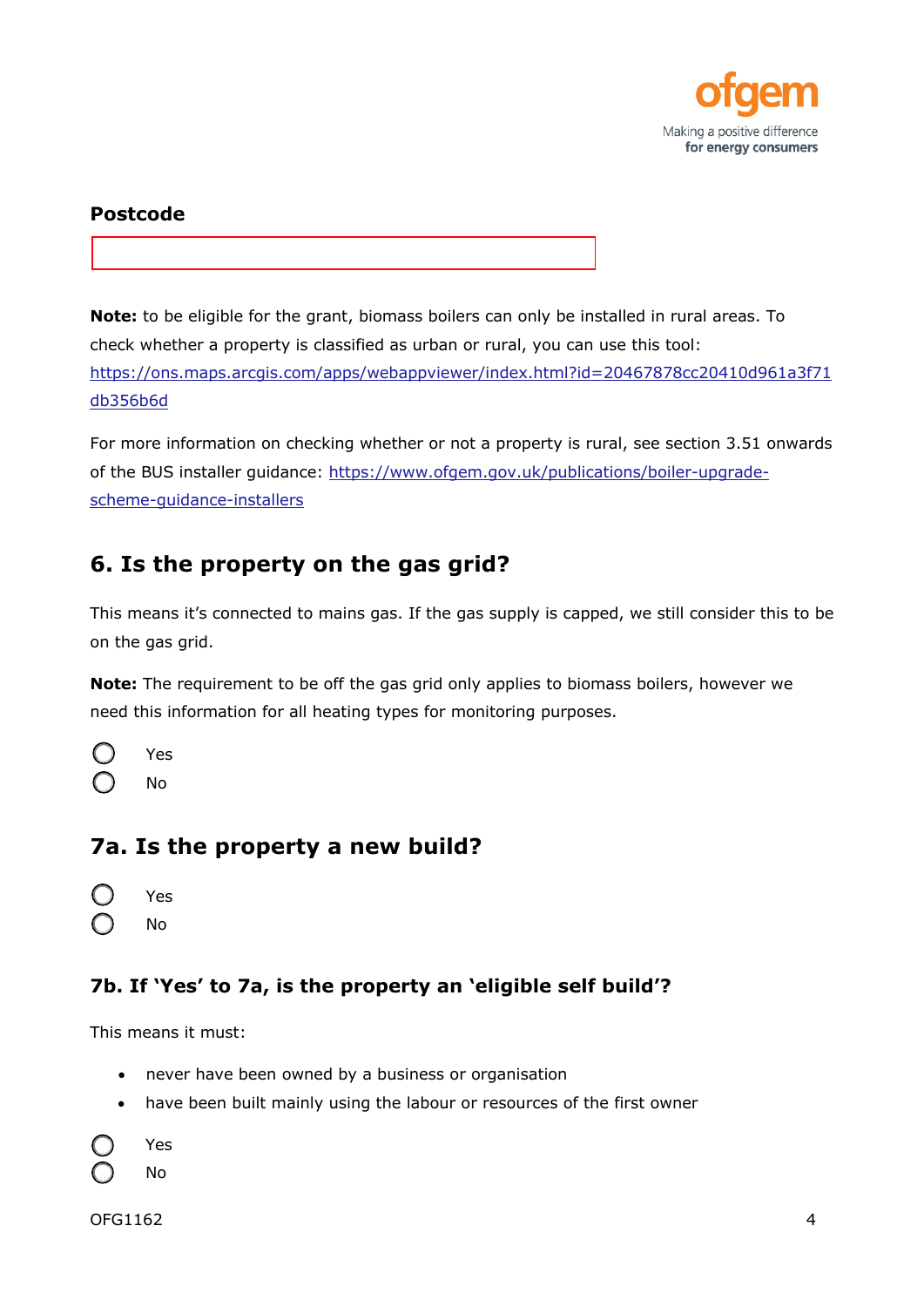

#### **If 'Yes' to 7b**

You must submit evidence with this application to prove that the property is an eligible self build.

This evidence must show that:

- the first owner built the property using mainly their own resources
- this person was an individual (and clearly show their name)
- any subsequent owners have all been individuals (and clearly show their names)

It must also show the address of the property (if the property does not yet have an address, we will accept a temporary address given by the local authority, an approved planning reference number or the coordinates of the property).

Examples of acceptable evidence include digital copies of:

- proof of property ownership (eg a copy of title deeds, contract of sale)
- documents confirming a self-build VAT exemption or receipt of a self-build loan or mortgage
- an invoice for substantial structural materials (eg foundations or timber frame)
- self-build insurance
- planning permission documents
- invoices or contracts for builders or tradespeople
- bank statements

For more information about providing evidence for eligible self builds, see chapter three of the BUS installer guidance: https://www.ofgem.gov.uk/publications/boiler-upgrade-schemeguidance-installers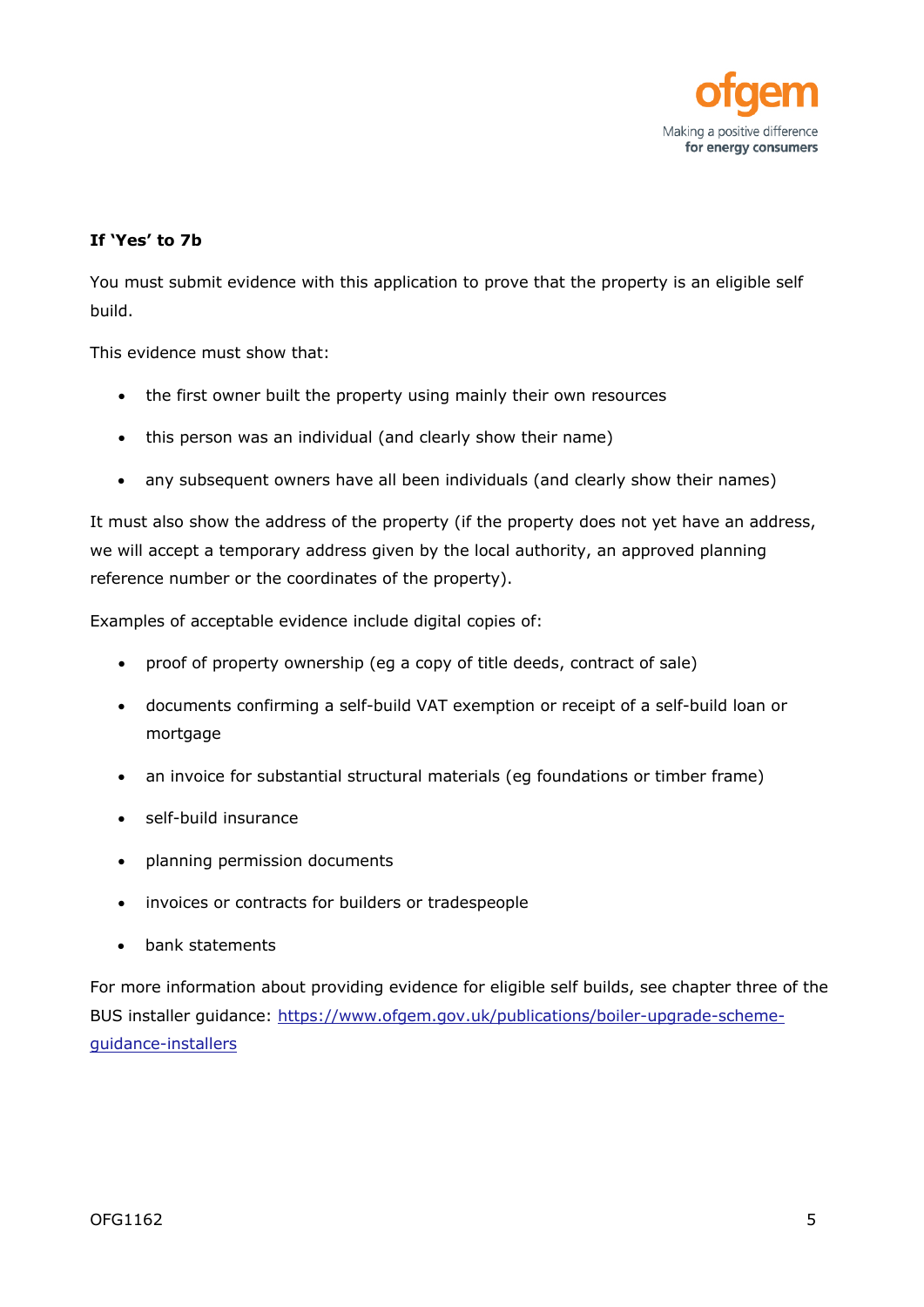

# **8a. Does the property have an EPC issued within the last 10 years?**

Where a property is not an eligible self build, we will check that it has an EPC report:

- issued within the last 10 years
- with no recommendations for loft or cavity wall insulation
- Yes
- No

#### **8b. If 'Yes' to 8a, what is the property's EPC report reference number?**

For commercial properties, enter the CEPC report reference number.

For example, 1234-5678-9101-1213-1516.

## **8c. If 'Yes' to 8a, does the EPC have recommendations for loft or cavity wall insulation?**

Yes No

## **8d. If 'Yes' to 8c, is the property exempt from the scheme's loft and cavity wall insulation requirements?**

Some property owners will not need to address these insulation recommendations. These include when the property cannot have loft or cavity wall insulation because:

- it is affected by atypical local environment conditions, such as regular exposure to driving rain
- it is not feasible due to the structure of the property, for example the house has a steel or timber frame
- it would harm protected wildlife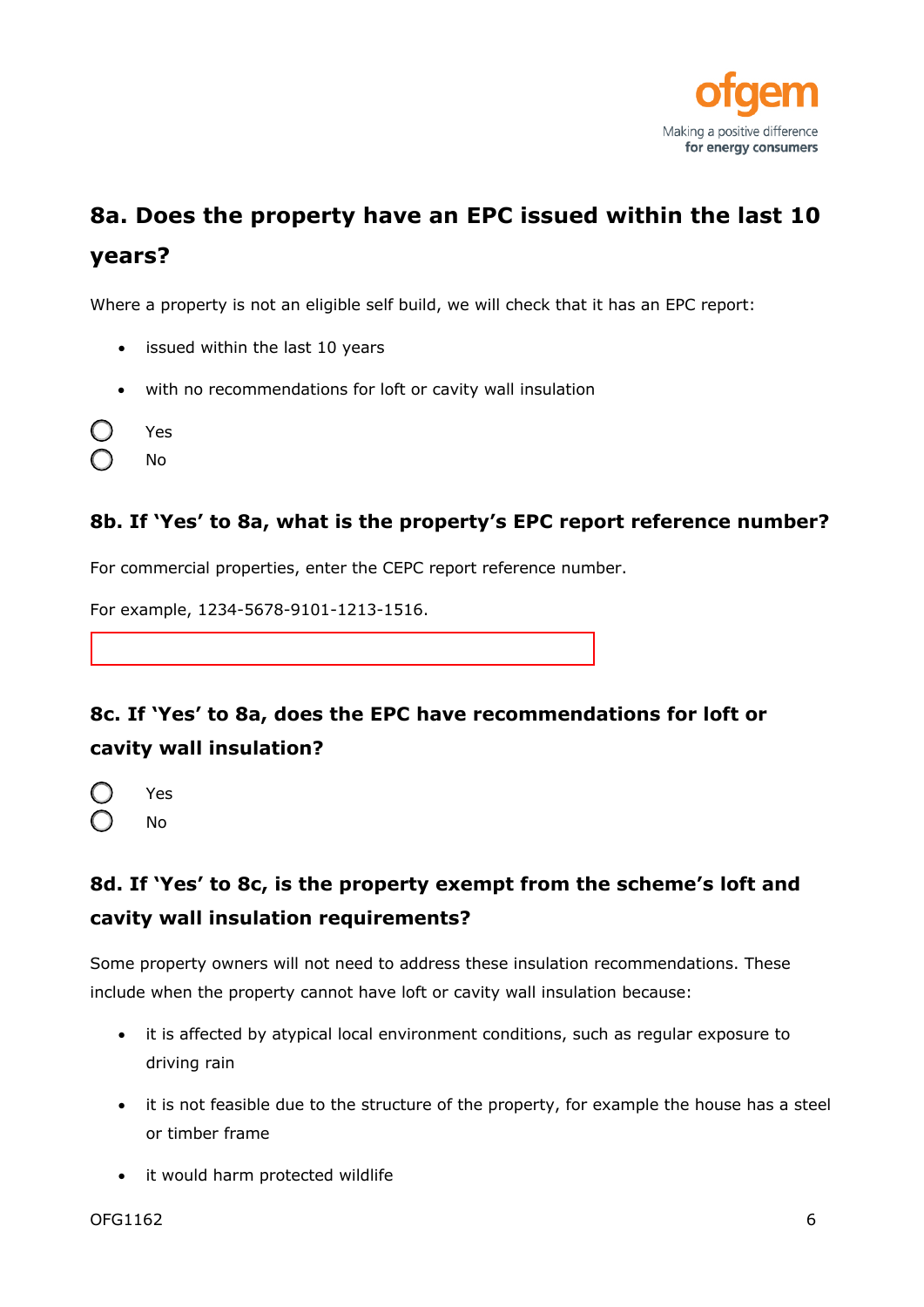

- the property is in a conservation area
- the property is a listed building
- it would be unlawful

For more detail, see chapter two of the BUS installer guidance: https://www.ofgem.gov.uk/publications/boiler-upgrade-scheme-guidance-installers



#### **If 'Yes' to 8d**

You must provide evidence with this application form. For information on providing EPC exemption evidence, see https://www.ofgem.gov.uk/publications/boiler-upgrade-schemeinsulation-exemption-evidence-form

You'll need to:

- find the appropriate evidence template for the property
- give it to the property owner so they can arrange for the template to be completed by a relevant expert
- have them return the signed template for you to submit along with this application

## **8e. If 'No' to 8d, do you confirm you understand that we cannot issue payment for this application until the EPC recommendations for loft and cavity wall insulation are addressed?**

We will check this when you redeem your BUS voucher at the end of the project.

| Yes |
|-----|
| No  |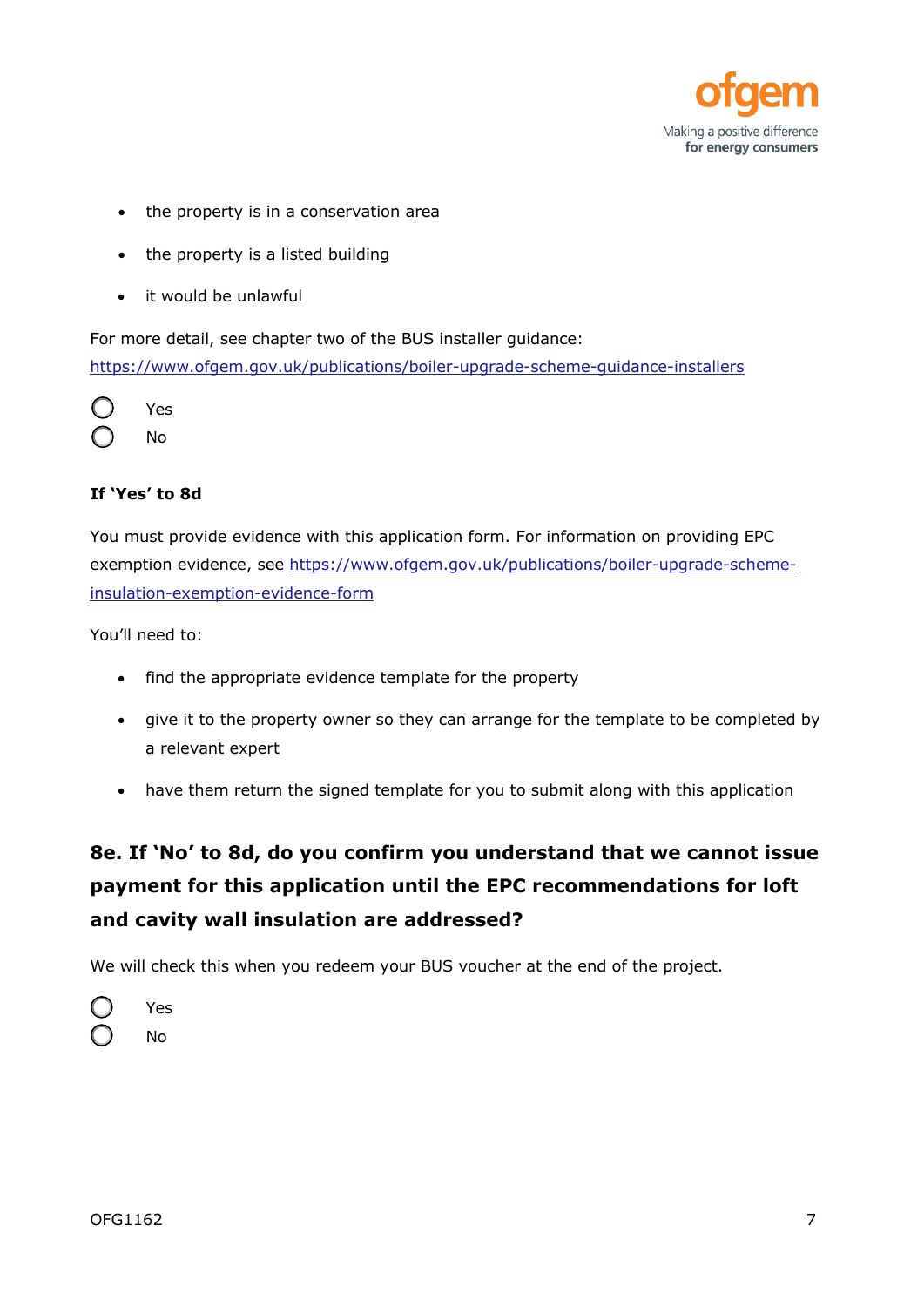

# **9. Do you confirm the new heating system will be eligible for the scheme?**

To be eligible for BUS:

- the new system must be commissioned on or after 1 April 2022
- the new system must replace either:
	- o a fossil fuel heating system
	- o an electric heating system that does not have a heat pump
- the new system must be capable of meeting the full space and water heating needs of the property
- all heat-generating components of the existing system must be replaced (except for any circulation pumps, solar thermal collectors, supplementary electric heaters or woodburning stoves)
- none of the heat-generating components of the new heat pump or biomass boiler can have been used prior to commissioning (with the exception of any existing shared ground loops that you're connecting a new ground source heat pump to)
- the new system must not be a hybrid system that combines a heat pump or biomass boiler with fossil fuel heating
- the new system must have a maximum capacity of 45 kWth (including a system limit of 45 kWth for shared ground loops)
- no part of the new system has been funded by another grant from public funds or by the Energy Company Obligation (you may need to check this with the property owner)
- (heat pumps only) the new system must have a seasonal coefficient of performance (SCOP) of at least 2.8
- Yes
- No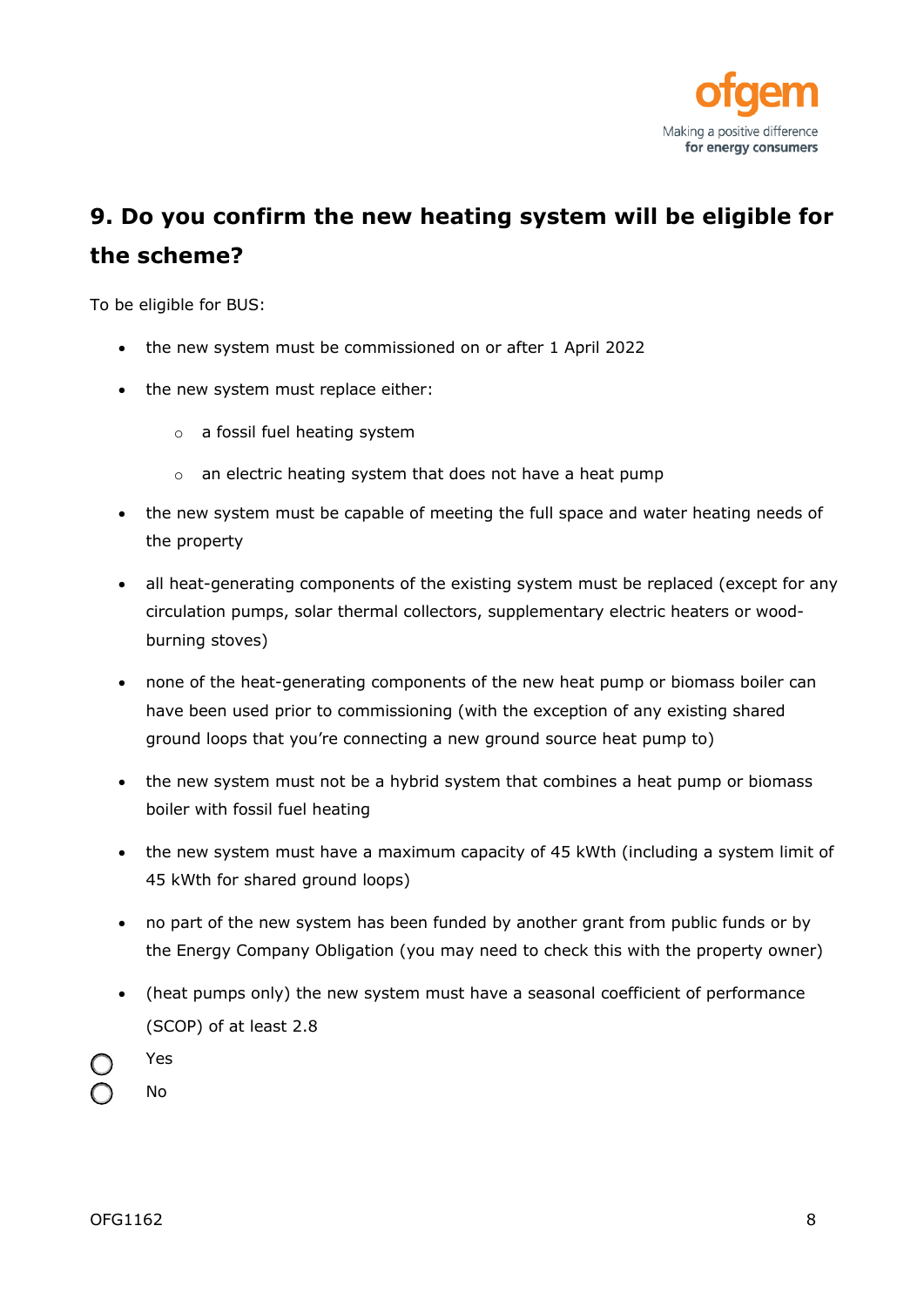

If you're unsure about any of the scheme's eligibility criteria, refer to chapter 3 of the BUS installer guidance: https://www.ofgem.gov.uk/publications/boiler-upgrade-scheme-guidanceinstallers

# **9. Do you confirm that the property is not being used for social housing?**

Social housing is any rental or owned accommodation that's provided at lower than market value to people that could not have afforded it otherwise.

You'll need to have checked this with the property owner.

| Yes |
|-----|
| No  |

# **10. Do you confirm that the BUS grant will only be used to fund the installation of an eligible heat pump or biomass boiler?**

| Yes |
|-----|
| No  |

## **11. What is the property owner's contact information?**

We will need to contact the property owner to verify that they consent to this application. It's important to note that requesting this contact information falls within Ofgem's remit as the scheme administrator. Accordingly, do not provide your own details in place of your customer's details, as this may delay the application.

If the property has multiple owners, give details of any owner that can represent the others.

#### **Full name**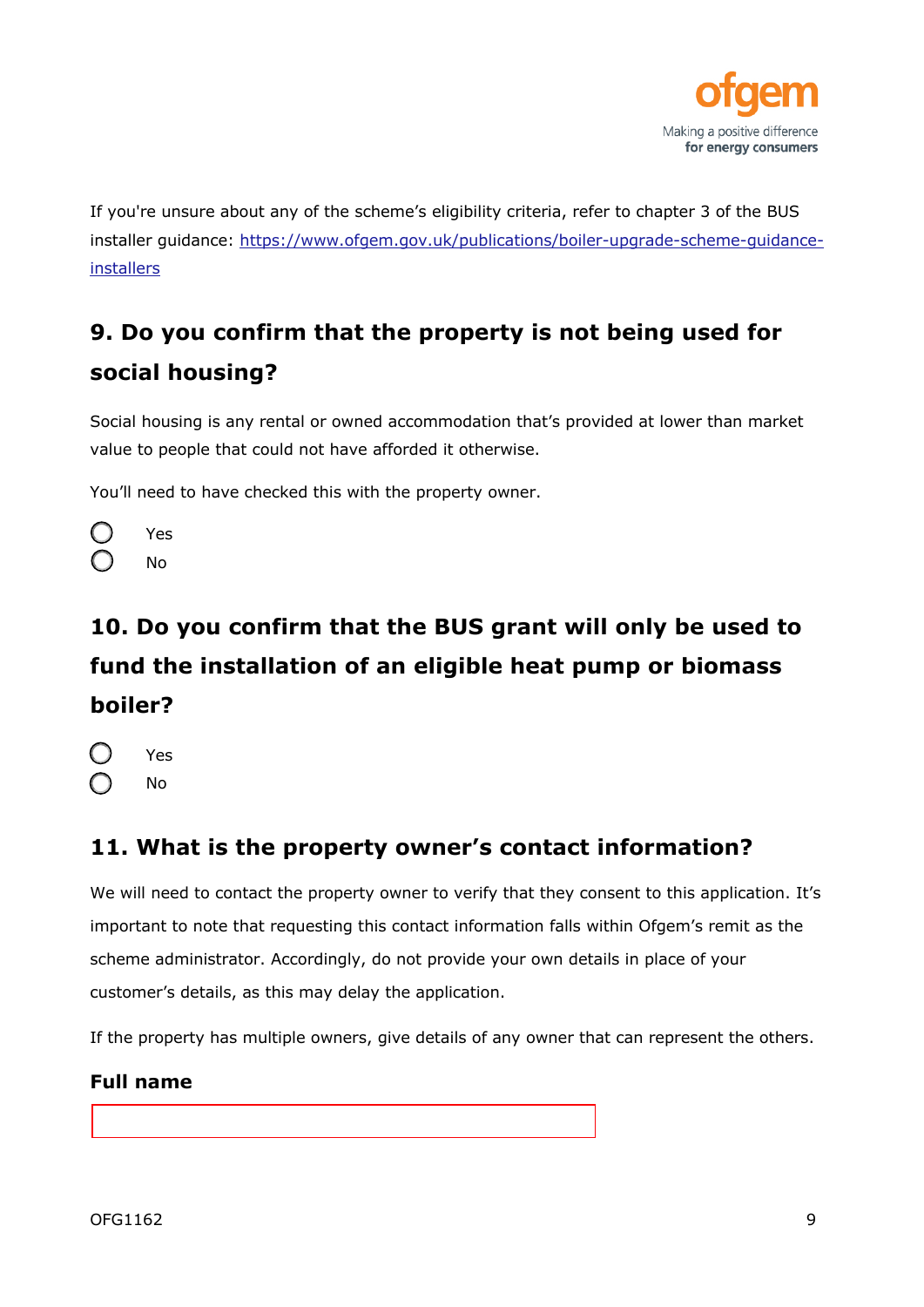

**Email** 

**Telephone number**

# **12. Will the property owner need help consenting to this application online?**

If the property owner does not have an email and will be unable to go online to consent to this application, please let us know. We may have to seek their consent in writing, via paper forms.

| Yes |
|-----|
| No  |

# **13. Will the property owner need to consent to this application in Welsh?**

If the property owner needs to communicate in Welsh, please let us know. We may have to seek their consent in writing, via paper forms.

| Yes |
|-----|
| No  |

## **14a. Is the property owner's home address different from the installation address?**

Yes No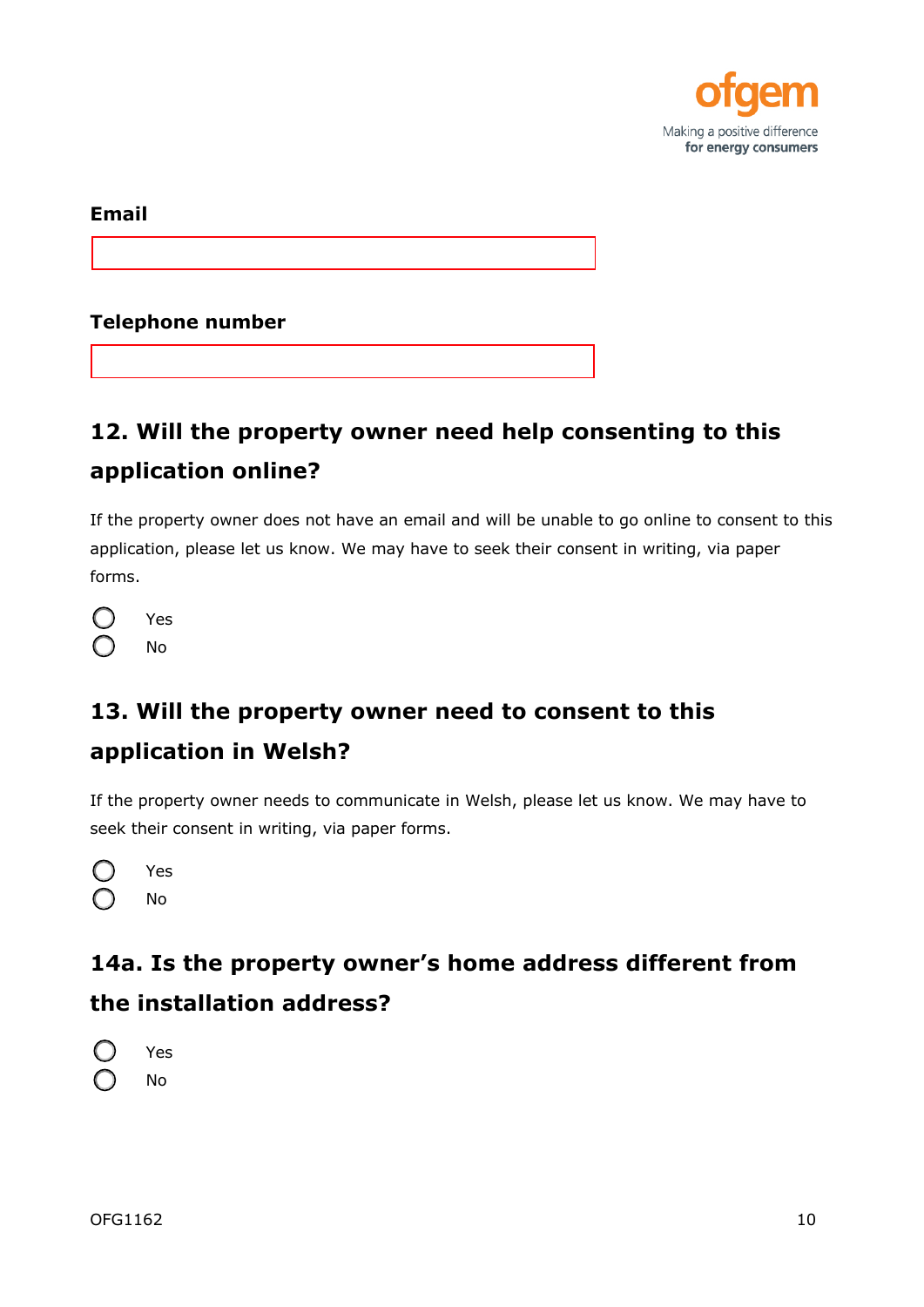

## **14b. If you answered 'Yes' to question 14a, what is the property**

#### **owner's home address?**

**Building name or number and street**

**Town or city**

**Postal code or zip code**

**Country**

### **15. Quote details for the installation**

This can be provisional at this stage.

#### **Date of quote**

For example, 30 04 2022

#### **Quote reference**

This is the reference your business has given the quote.

#### **Total quote amount**

This is the total amount you've quoted the property owner.